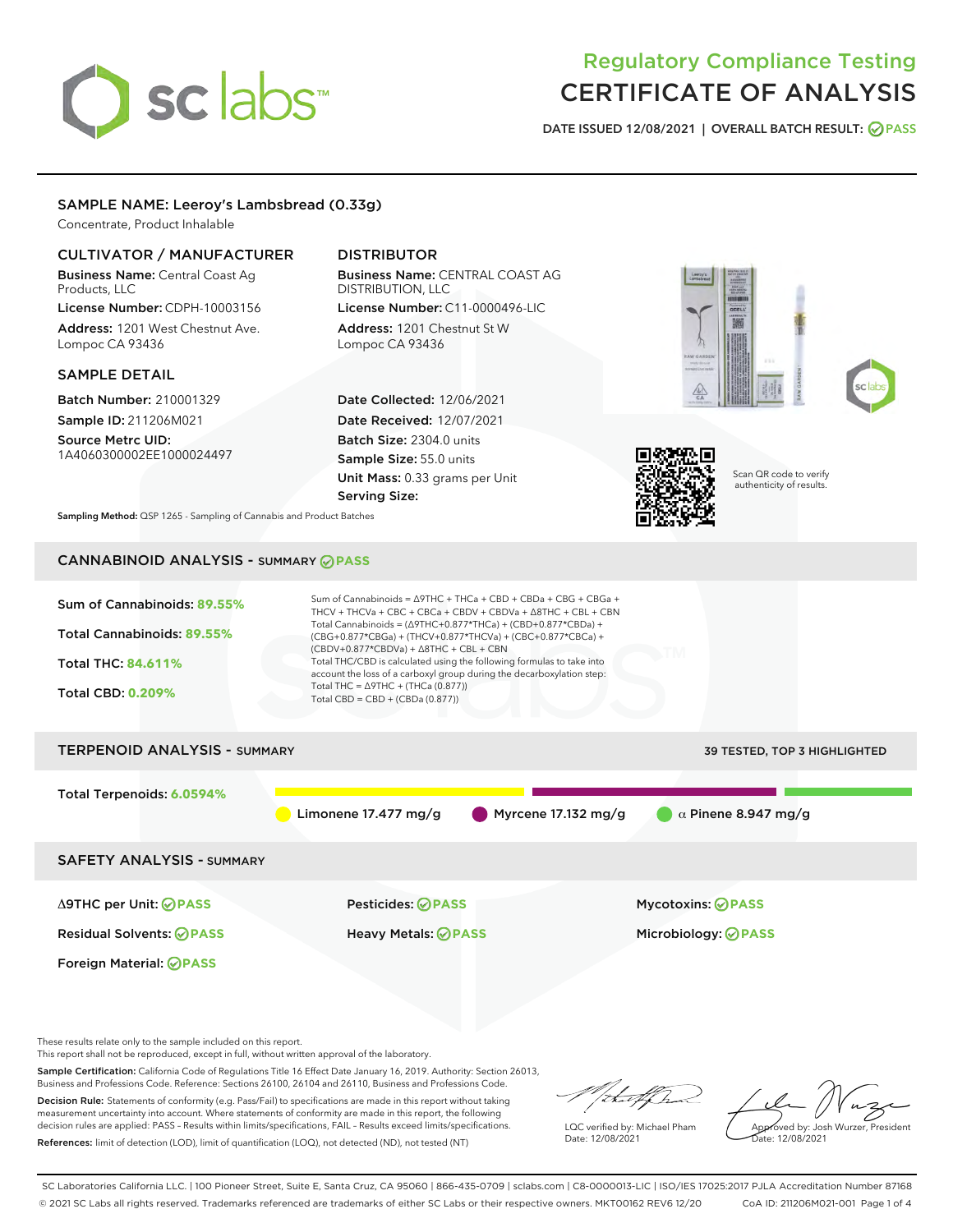



LEEROY'S LAMBSBREAD (0.33G) | DATE ISSUED 12/08/2021 | OVERALL BATCH RESULT: @ PASS

#### CANNABINOID TEST RESULTS - 12/07/2021 2 PASS

Tested by high-performance liquid chromatography with diode-array detection (HPLC-DAD). **Method:** QSP 1157 - Analysis of Cannabinoids by HPLC-DAD

#### TOTAL CANNABINOIDS: **89.55%**

Total Cannabinoids (Total THC) + (Total CBD) + (Total CBG) + (Total THCV) + (Total CBC) + (Total CBDV) + ∆8THC + CBL + CBN

TOTAL THC: **84.611%** Total THC (∆9THC+0.877\*THCa)

TOTAL CBD: **0.209%**

Total CBD (CBD+0.877\*CBDa)

TOTAL CBG: 3.733% Total CBG (CBG+0.877\*CBGa)

TOTAL THCV: 0.54% Total THCV (THCV+0.877\*THCVa)

TOTAL CBC: ND Total CBC (CBC+0.877\*CBCa)

TOTAL CBDV: ND Total CBDV (CBDV+0.877\*CBDVa)

| <b>COMPOUND</b>  | LOD/LOQ<br>(mg/g)          | <b>MEASUREMENT</b><br><b>UNCERTAINTY</b><br>(mg/g) | <b>RESULT</b><br>(mg/g) | <b>RESULT</b><br>(%) |
|------------------|----------------------------|----------------------------------------------------|-------------------------|----------------------|
| <b>A9THC</b>     | 0.06 / 0.26                | ±29.106                                            | 846.11                  | 84.611               |
| <b>CBG</b>       | 0.06/0.19                  | ±1.471                                             | 37.33                   | 3.733                |
| <b>THCV</b>      | 0.1 / 0.2                  | ±0.27                                              | 5.4                     | 0.54                 |
| <b>CBN</b>       | 0.1 / 0.3                  | ±0.17                                              | 2.6                     | 0.26                 |
| <b>CBD</b>       | 0.07/0.29                  | ±0.097                                             | 2.09                    | 0.209                |
| $\triangle$ 8THC | 0.1/0.4                    | ±0.16                                              | 2.0                     | 0.20                 |
| <b>THCa</b>      | 0.05/0.14                  | N/A                                                | <b>ND</b>               | <b>ND</b>            |
| <b>THCVa</b>     | 0.07/0.20                  | N/A                                                | <b>ND</b>               | <b>ND</b>            |
| <b>CBDa</b>      | 0.02/0.19                  | N/A                                                | <b>ND</b>               | <b>ND</b>            |
| <b>CBDV</b>      | 0.04/0.15                  | N/A                                                | <b>ND</b>               | <b>ND</b>            |
| <b>CBDVa</b>     | 0.03/0.53                  | N/A                                                | <b>ND</b>               | <b>ND</b>            |
| <b>CBGa</b>      | 0.1/0.2                    | N/A                                                | <b>ND</b>               | <b>ND</b>            |
| <b>CBL</b>       | 0.06 / 0.24                | N/A                                                | <b>ND</b>               | <b>ND</b>            |
| <b>CBC</b>       | 0.2 / 0.5                  | N/A                                                | <b>ND</b>               | <b>ND</b>            |
| <b>CBCa</b>      | 0.07 / 0.28                | N/A                                                | <b>ND</b>               | <b>ND</b>            |
|                  | <b>SUM OF CANNABINOIDS</b> |                                                    | 895.5 mg/g              | 89.55%               |

#### **UNIT MASS: 0.33 grams per Unit**

| ∆9THC per Unit                        | 1120 per-package limit | 279.22 mg/unit  | <b>PASS</b> |
|---------------------------------------|------------------------|-----------------|-------------|
| <b>Total THC per Unit</b>             |                        | 279.22 mg/unit  |             |
| <b>CBD</b> per Unit                   |                        | $0.69$ mg/unit  |             |
| <b>Total CBD per Unit</b>             |                        | $0.69$ mg/unit  |             |
| Sum of Cannabinoids<br>per Unit       |                        | 295.5 mg/unit   |             |
| <b>Total Cannabinoids</b><br>per Unit |                        | $295.6$ mg/unit |             |

#### TERPENOID TEST RESULTS - 12/08/2021

Terpene analysis utilizing gas chromatography-flame ionization detection (GC-FID). **Method:** QSP 1192 - Analysis of Terpenoids by GC-FID

| <b>COMPOUND</b>         | LOD/LOQ<br>(mg/g) | <b>MEASUREMENT</b><br><b>UNCERTAINTY</b><br>(mg/g) | <b>RESULT</b><br>(mg/g)                          | <b>RESULT</b><br>(%) |
|-------------------------|-------------------|----------------------------------------------------|--------------------------------------------------|----------------------|
| Limonene                | 0.005 / 0.016     | ±0.2499                                            | 17.477                                           | 1.7477               |
| <b>Myrcene</b>          | 0.008 / 0.025     | ±0.2210                                            | 17.132                                           | 1.7132               |
| $\alpha$ Pinene         | 0.005 / 0.017     | ±0.0769                                            | 8.947                                            | 0.8947               |
| $\beta$ Pinene          | 0.004 / 0.014     | ±0.0645                                            | 5.612                                            | 0.5612               |
| $\beta$ Caryophyllene   | 0.004 / 0.012     | ±0.1380                                            | 3.877                                            | 0.3877               |
| Linalool                | 0.009 / 0.032     | ±0.0611                                            | 1.609                                            | 0.1609               |
| Terpineol               | 0.016 / 0.055     | ±0.0720                                            | 1.172                                            | 0.1172               |
| Terpinolene             | 0.008 / 0.026     | ±0.0238                                            | 1.159                                            | 0.1159               |
| $\alpha$ Humulene       | 0.009 / 0.029     | ±0.0286                                            | 0.891                                            | 0.0891               |
| Fenchol                 | 0.010 / 0.034     | ±0.0322                                            | 0.831                                            | 0.0831               |
| Ocimene                 | 0.011 / 0.038     | ±0.0172                                            | 0.536                                            | 0.0536               |
| Camphene                | 0.005 / 0.015     | ±0.0045                                            | 0.391                                            | 0.0391               |
| trans-ß-Farnesene       | 0.008 / 0.025     | ±0.0088                                            | 0.249                                            | 0.0249               |
| Valencene               | 0.009 / 0.030     | ±0.0137                                            | 0.199                                            | 0.0199               |
| <b>Borneol</b>          | 0.005 / 0.016     | ±0.0062                                            | 0.147                                            | 0.0147               |
| $\alpha$ Phellandrene   | 0.006 / 0.020     | ±0.0008                                            | 0.057                                            | 0.0057               |
| Fenchone                | 0.009 / 0.028     | ±0.0016                                            | 0.055                                            | 0.0055               |
| Nerolidol               | 0.009 / 0.028     | ±0.0033                                            | 0.052                                            | 0.0052               |
| $\alpha$ Terpinene      | 0.005 / 0.017     | ±0.0007                                            | 0.045                                            | 0.0045               |
| 3 Carene                | 0.005 / 0.018     | ±0.0006                                            | 0.039                                            | 0.0039               |
| $\gamma$ Terpinene      | 0.006 / 0.018     | ±0.0007                                            | 0.038                                            | 0.0038               |
| Guaiol                  | 0.009 / 0.030     | ±0.0016                                            | 0.033                                            | 0.0033               |
| Sabinene Hydrate        | 0.006 / 0.022     | ±0.0010                                            | 0.025                                            | 0.0025               |
| Geraniol                | 0.002 / 0.007     | ±0.0005                                            | 0.011                                            | 0.0011               |
| Citronellol             | 0.003 / 0.010     | ±0.0005                                            | 0.010                                            | 0.0010               |
| Eucalyptol              | 0.006 / 0.018     | N/A                                                | <loq< th=""><th><math>&lt;</math>LOQ</th></loq<> | $<$ LOQ              |
| Nerol                   | 0.003 / 0.011     | N/A                                                | <loq< th=""><th><loq< th=""></loq<></th></loq<>  | <loq< th=""></loq<>  |
| Caryophyllene<br>Oxide  | 0.010 / 0.033     | N/A                                                | 100                                              | <loq< th=""></loq<>  |
| $\alpha$ Bisabolol      | 0.008 / 0.026     | N/A                                                | $<$ LOQ                                          | $<$ LOQ              |
| Sabinene                | 0.004 / 0.014     | N/A                                                | <b>ND</b>                                        | <b>ND</b>            |
| p-Cymene                | 0.005 / 0.016     | N/A                                                | ND                                               | ND                   |
| (-)-Isopulegol          | 0.005 / 0.016     | N/A                                                | <b>ND</b>                                        | <b>ND</b>            |
| Camphor                 | 0.006 / 0.019     | N/A                                                | <b>ND</b>                                        | <b>ND</b>            |
| Isoborneol              | 0.004 / 0.012     | N/A                                                | ND                                               | ND                   |
| Menthol                 | 0.008 / 0.025     | N/A                                                | ND                                               | ND                   |
| $R-(+)$ -Pulegone       | 0.003 / 0.011     | N/A                                                | <b>ND</b>                                        | <b>ND</b>            |
| <b>Geranyl Acetate</b>  | 0.004 / 0.014     | N/A                                                | ND                                               | ND                   |
| $\alpha$ Cedrene        | 0.005 / 0.016     | N/A                                                | ND                                               | <b>ND</b>            |
| Cedrol                  | 0.008 / 0.027     | N/A                                                | <b>ND</b>                                        | ND                   |
| <b>TOTAL TERPENOIDS</b> |                   |                                                    | 60.594 mg/g                                      | 6.0594%              |

SC Laboratories California LLC. | 100 Pioneer Street, Suite E, Santa Cruz, CA 95060 | 866-435-0709 | sclabs.com | C8-0000013-LIC | ISO/IES 17025:2017 PJLA Accreditation Number 87168 © 2021 SC Labs all rights reserved. Trademarks referenced are trademarks of either SC Labs or their respective owners. MKT00162 REV6 12/20 CoA ID: 211206M021-001 Page 2 of 4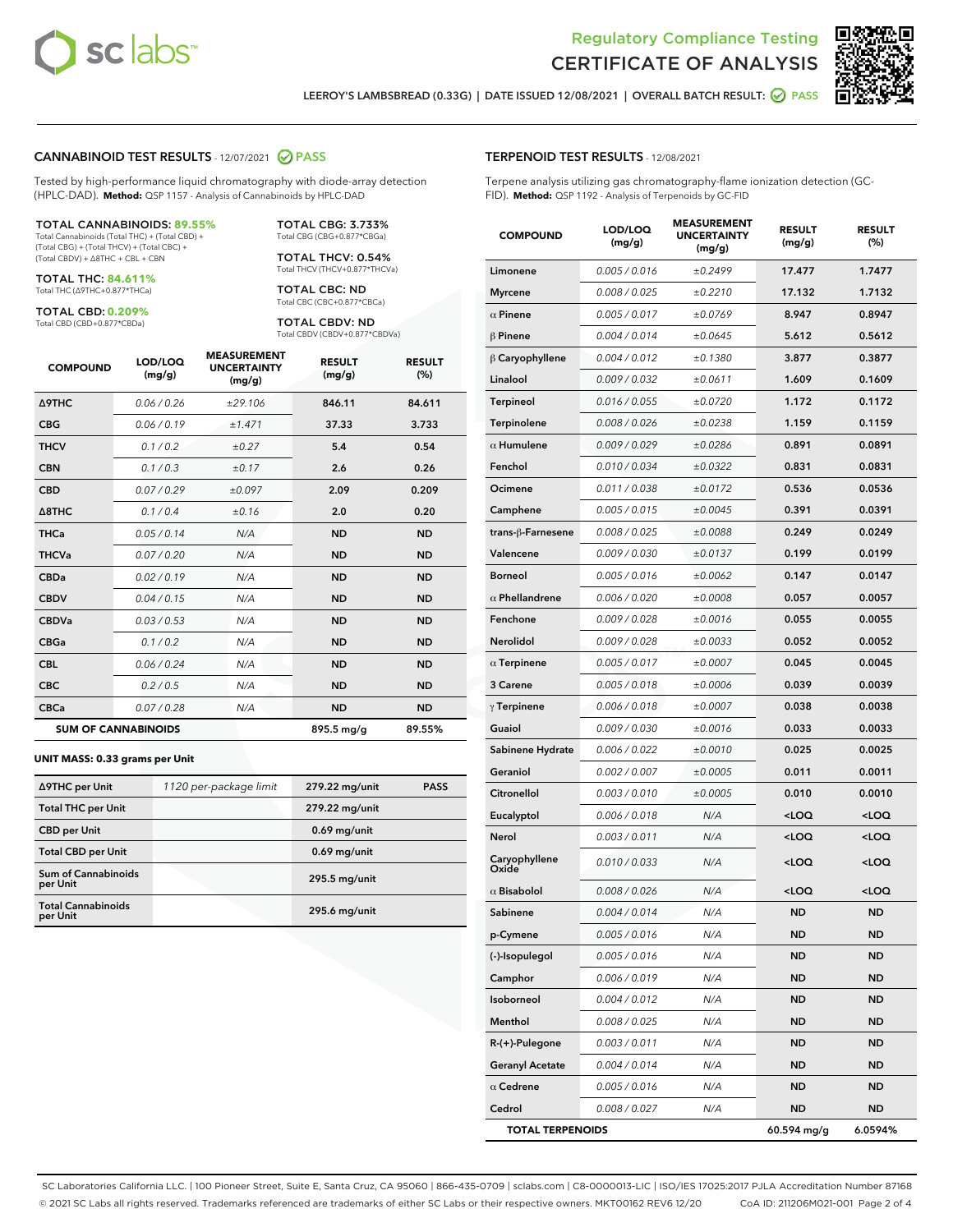



LEEROY'S LAMBSBREAD (0.33G) | DATE ISSUED 12/08/2021 | OVERALL BATCH RESULT: <mark>⊘</mark> PASS

# CATEGORY 1 PESTICIDE TEST RESULTS - 12/08/2021 2 PASS

Pesticide and plant growth regulator analysis utilizing high-performance liquid chromatography-mass spectrometry (HPLC-MS) or gas chromatography-mass spectrometry (GC-MS). \*GC-MS utilized where indicated. **Method:** QSP 1212 - Analysis of Pesticides and Mycotoxins by LC-MS or QSP 1213 - Analysis of Pesticides by GC-MS

| <b>Aldicarb</b><br>0.03 / 0.08<br><b>ND</b><br>$\ge$ LOD<br>N/A<br><b>PASS</b><br>Carbofuran<br>0.02/0.05<br>$\ge$ LOD<br>N/A<br><b>ND</b><br><b>PASS</b><br>Chlordane*<br>0.03 / 0.08<br><b>ND</b><br>$>$ LOD<br>N/A<br><b>PASS</b><br>0.03/0.10<br><b>ND</b><br><b>PASS</b><br>Chlorfenapyr*<br>$\ge$ LOD<br>N/A<br>0.02 / 0.06<br>N/A<br><b>ND</b><br><b>PASS</b><br>Chlorpyrifos<br>$\ge$ LOD<br>0.02 / 0.07<br>N/A<br><b>ND</b><br><b>PASS</b><br>Coumaphos<br>$>$ LOD<br>Daminozide<br>0.02 / 0.07<br>$\ge$ LOD<br>N/A<br><b>ND</b><br><b>PASS</b><br><b>DDVP</b><br>0.03/0.09<br>$\ge$ LOD<br>N/A<br><b>ND</b><br><b>PASS</b><br>(Dichlorvos)<br>Dimethoate<br><b>ND</b><br><b>PASS</b><br>0.03 / 0.08<br>$>$ LOD<br>N/A<br>0.03/0.10<br>Ethoprop(hos)<br>$\ge$ LOD<br>N/A<br><b>ND</b><br><b>PASS</b><br>0.02 / 0.06<br>$\ge$ LOD<br>N/A<br><b>ND</b><br><b>PASS</b><br>Etofenprox<br>Fenoxycarb<br>0.03 / 0.08<br>$>$ LOD<br>N/A<br><b>ND</b><br><b>PASS</b><br>0.03 / 0.08<br><b>ND</b><br><b>PASS</b><br>Fipronil<br>$\ge$ LOD<br>N/A<br>Imazalil<br>0.02 / 0.06<br>$>$ LOD<br>N/A<br><b>ND</b><br><b>PASS</b><br>0.02 / 0.07<br>Methiocarb<br>N/A<br><b>ND</b><br>$>$ LOD<br><b>PASS</b><br>Methyl<br>0.03/0.10<br>$\ge$ LOD<br>N/A<br><b>ND</b><br><b>PASS</b><br>parathion<br>0.03/0.09<br>$\ge$ LOD<br>N/A<br><b>ND</b><br><b>PASS</b><br><b>Mevinphos</b><br>Paclobutrazol<br>0.02 / 0.05<br>$\ge$ LOD<br>N/A<br><b>ND</b><br><b>PASS</b><br>0.03/0.09<br>N/A<br>$\ge$ LOD<br><b>ND</b><br><b>PASS</b><br>Propoxur<br>0.03 / 0.08<br><b>ND</b><br><b>PASS</b><br>Spiroxamine<br>$\ge$ LOD<br>N/A<br><b>PASS</b><br>Thiacloprid<br>0.03/0.10<br>$\ge$ LOD<br>N/A<br><b>ND</b> | <b>COMPOUND</b> | LOD/LOQ<br>$(\mu g/g)$ | <b>ACTION</b><br>LIMIT<br>$(\mu g/g)$ | <b>MEASUREMENT</b><br><b>UNCERTAINTY</b><br>$(\mu g/g)$ | <b>RESULT</b><br>$(\mu g/g)$ | <b>RESULT</b> |
|----------------------------------------------------------------------------------------------------------------------------------------------------------------------------------------------------------------------------------------------------------------------------------------------------------------------------------------------------------------------------------------------------------------------------------------------------------------------------------------------------------------------------------------------------------------------------------------------------------------------------------------------------------------------------------------------------------------------------------------------------------------------------------------------------------------------------------------------------------------------------------------------------------------------------------------------------------------------------------------------------------------------------------------------------------------------------------------------------------------------------------------------------------------------------------------------------------------------------------------------------------------------------------------------------------------------------------------------------------------------------------------------------------------------------------------------------------------------------------------------------------------------------------------------------------------------------------------------------------------------------------------------------------------------------------------------|-----------------|------------------------|---------------------------------------|---------------------------------------------------------|------------------------------|---------------|
|                                                                                                                                                                                                                                                                                                                                                                                                                                                                                                                                                                                                                                                                                                                                                                                                                                                                                                                                                                                                                                                                                                                                                                                                                                                                                                                                                                                                                                                                                                                                                                                                                                                                                              |                 |                        |                                       |                                                         |                              |               |
|                                                                                                                                                                                                                                                                                                                                                                                                                                                                                                                                                                                                                                                                                                                                                                                                                                                                                                                                                                                                                                                                                                                                                                                                                                                                                                                                                                                                                                                                                                                                                                                                                                                                                              |                 |                        |                                       |                                                         |                              |               |
|                                                                                                                                                                                                                                                                                                                                                                                                                                                                                                                                                                                                                                                                                                                                                                                                                                                                                                                                                                                                                                                                                                                                                                                                                                                                                                                                                                                                                                                                                                                                                                                                                                                                                              |                 |                        |                                       |                                                         |                              |               |
|                                                                                                                                                                                                                                                                                                                                                                                                                                                                                                                                                                                                                                                                                                                                                                                                                                                                                                                                                                                                                                                                                                                                                                                                                                                                                                                                                                                                                                                                                                                                                                                                                                                                                              |                 |                        |                                       |                                                         |                              |               |
|                                                                                                                                                                                                                                                                                                                                                                                                                                                                                                                                                                                                                                                                                                                                                                                                                                                                                                                                                                                                                                                                                                                                                                                                                                                                                                                                                                                                                                                                                                                                                                                                                                                                                              |                 |                        |                                       |                                                         |                              |               |
|                                                                                                                                                                                                                                                                                                                                                                                                                                                                                                                                                                                                                                                                                                                                                                                                                                                                                                                                                                                                                                                                                                                                                                                                                                                                                                                                                                                                                                                                                                                                                                                                                                                                                              |                 |                        |                                       |                                                         |                              |               |
|                                                                                                                                                                                                                                                                                                                                                                                                                                                                                                                                                                                                                                                                                                                                                                                                                                                                                                                                                                                                                                                                                                                                                                                                                                                                                                                                                                                                                                                                                                                                                                                                                                                                                              |                 |                        |                                       |                                                         |                              |               |
|                                                                                                                                                                                                                                                                                                                                                                                                                                                                                                                                                                                                                                                                                                                                                                                                                                                                                                                                                                                                                                                                                                                                                                                                                                                                                                                                                                                                                                                                                                                                                                                                                                                                                              |                 |                        |                                       |                                                         |                              |               |
|                                                                                                                                                                                                                                                                                                                                                                                                                                                                                                                                                                                                                                                                                                                                                                                                                                                                                                                                                                                                                                                                                                                                                                                                                                                                                                                                                                                                                                                                                                                                                                                                                                                                                              |                 |                        |                                       |                                                         |                              |               |
|                                                                                                                                                                                                                                                                                                                                                                                                                                                                                                                                                                                                                                                                                                                                                                                                                                                                                                                                                                                                                                                                                                                                                                                                                                                                                                                                                                                                                                                                                                                                                                                                                                                                                              |                 |                        |                                       |                                                         |                              |               |
|                                                                                                                                                                                                                                                                                                                                                                                                                                                                                                                                                                                                                                                                                                                                                                                                                                                                                                                                                                                                                                                                                                                                                                                                                                                                                                                                                                                                                                                                                                                                                                                                                                                                                              |                 |                        |                                       |                                                         |                              |               |
|                                                                                                                                                                                                                                                                                                                                                                                                                                                                                                                                                                                                                                                                                                                                                                                                                                                                                                                                                                                                                                                                                                                                                                                                                                                                                                                                                                                                                                                                                                                                                                                                                                                                                              |                 |                        |                                       |                                                         |                              |               |
|                                                                                                                                                                                                                                                                                                                                                                                                                                                                                                                                                                                                                                                                                                                                                                                                                                                                                                                                                                                                                                                                                                                                                                                                                                                                                                                                                                                                                                                                                                                                                                                                                                                                                              |                 |                        |                                       |                                                         |                              |               |
|                                                                                                                                                                                                                                                                                                                                                                                                                                                                                                                                                                                                                                                                                                                                                                                                                                                                                                                                                                                                                                                                                                                                                                                                                                                                                                                                                                                                                                                                                                                                                                                                                                                                                              |                 |                        |                                       |                                                         |                              |               |
|                                                                                                                                                                                                                                                                                                                                                                                                                                                                                                                                                                                                                                                                                                                                                                                                                                                                                                                                                                                                                                                                                                                                                                                                                                                                                                                                                                                                                                                                                                                                                                                                                                                                                              |                 |                        |                                       |                                                         |                              |               |
|                                                                                                                                                                                                                                                                                                                                                                                                                                                                                                                                                                                                                                                                                                                                                                                                                                                                                                                                                                                                                                                                                                                                                                                                                                                                                                                                                                                                                                                                                                                                                                                                                                                                                              |                 |                        |                                       |                                                         |                              |               |
|                                                                                                                                                                                                                                                                                                                                                                                                                                                                                                                                                                                                                                                                                                                                                                                                                                                                                                                                                                                                                                                                                                                                                                                                                                                                                                                                                                                                                                                                                                                                                                                                                                                                                              |                 |                        |                                       |                                                         |                              |               |
|                                                                                                                                                                                                                                                                                                                                                                                                                                                                                                                                                                                                                                                                                                                                                                                                                                                                                                                                                                                                                                                                                                                                                                                                                                                                                                                                                                                                                                                                                                                                                                                                                                                                                              |                 |                        |                                       |                                                         |                              |               |
|                                                                                                                                                                                                                                                                                                                                                                                                                                                                                                                                                                                                                                                                                                                                                                                                                                                                                                                                                                                                                                                                                                                                                                                                                                                                                                                                                                                                                                                                                                                                                                                                                                                                                              |                 |                        |                                       |                                                         |                              |               |
|                                                                                                                                                                                                                                                                                                                                                                                                                                                                                                                                                                                                                                                                                                                                                                                                                                                                                                                                                                                                                                                                                                                                                                                                                                                                                                                                                                                                                                                                                                                                                                                                                                                                                              |                 |                        |                                       |                                                         |                              |               |
|                                                                                                                                                                                                                                                                                                                                                                                                                                                                                                                                                                                                                                                                                                                                                                                                                                                                                                                                                                                                                                                                                                                                                                                                                                                                                                                                                                                                                                                                                                                                                                                                                                                                                              |                 |                        |                                       |                                                         |                              |               |

#### CATEGORY 2 PESTICIDE TEST RESULTS - 12/08/2021 @ PASS

| <b>COMPOUND</b>          | LOD/LOO<br>$(\mu g/g)$ | <b>ACTION</b><br>LIMIT<br>$(\mu g/g)$ | <b>MEASUREMENT</b><br><b>UNCERTAINTY</b><br>$(\mu g/g)$ | <b>RESULT</b><br>$(\mu g/g)$ | <b>RESULT</b> |  |
|--------------------------|------------------------|---------------------------------------|---------------------------------------------------------|------------------------------|---------------|--|
| Abamectin                | 0.03/0.10              | 0.1                                   | N/A                                                     | <b>ND</b>                    | <b>PASS</b>   |  |
| Acephate                 | 0.02/0.07              | 0.1                                   | N/A                                                     | <b>ND</b>                    | <b>PASS</b>   |  |
| Acequinocyl              | 0.02/0.07              | 0.1                                   | N/A                                                     | <b>ND</b>                    | <b>PASS</b>   |  |
| Acetamiprid              | 0.02 / 0.05            | 0.1                                   | N/A                                                     | <b>ND</b>                    | <b>PASS</b>   |  |
| Azoxystrobin             | 0.02/0.07              | 0.1                                   | N/A                                                     | <b>ND</b>                    | <b>PASS</b>   |  |
| <b>Bifenazate</b>        | 0.01 / 0.04            | 0.1                                   | N/A                                                     | <b>ND</b>                    | <b>PASS</b>   |  |
| <b>Bifenthrin</b>        | 0.02 / 0.05            | 3                                     | N/A                                                     | <b>ND</b>                    | <b>PASS</b>   |  |
| <b>Boscalid</b>          | 0.03/0.09              | 0.1                                   | N/A                                                     | <b>ND</b>                    | <b>PASS</b>   |  |
| Captan                   | 0.19/0.57              | 0.7                                   | N/A                                                     | <b>ND</b>                    | <b>PASS</b>   |  |
| Carbaryl                 | 0.02/0.06              | 0.5                                   | N/A                                                     | <b>ND</b>                    | <b>PASS</b>   |  |
| Chlorantranilip-<br>role | 0.04/0.12              | 10                                    | N/A                                                     | <b>ND</b>                    | <b>PASS</b>   |  |
| Clofentezine             | 0.03/0.09              | 0.1                                   | N/A                                                     | <b>ND</b>                    | <b>PASS</b>   |  |

# CATEGORY 2 PESTICIDE TEST RESULTS - 12/08/2021 continued

| <b>COMPOUND</b>               | LOD/LOQ<br>(µg/g) | <b>ACTION</b><br><b>LIMIT</b><br>$(\mu g/g)$ | <b>MEASUREMENT</b><br><b>UNCERTAINTY</b><br>$(\mu g/g)$ | <b>RESULT</b><br>(µg/g) | <b>RESULT</b> |
|-------------------------------|-------------------|----------------------------------------------|---------------------------------------------------------|-------------------------|---------------|
| Cyfluthrin                    | 0.12 / 0.38       | $\overline{c}$                               | N/A                                                     | ND                      | <b>PASS</b>   |
| Cypermethrin                  | 0.11 / 0.32       | 1                                            | N/A                                                     | ND                      | <b>PASS</b>   |
| Diazinon                      | 0.02 / 0.05       | 0.1                                          | N/A                                                     | <b>ND</b>               | <b>PASS</b>   |
| Dimethomorph                  | 0.03 / 0.09       | 2                                            | N/A                                                     | ND                      | <b>PASS</b>   |
| Etoxazole                     | 0.02 / 0.06       | 0.1                                          | N/A                                                     | ND                      | <b>PASS</b>   |
| Fenhexamid                    | 0.03 / 0.09       | 0.1                                          | N/A                                                     | <b>ND</b>               | <b>PASS</b>   |
| Fenpyroximate                 | 0.02 / 0.06       | 0.1                                          | N/A                                                     | ND                      | <b>PASS</b>   |
| Flonicamid                    | 0.03 / 0.10       | 0.1                                          | N/A                                                     | ND                      | <b>PASS</b>   |
| Fludioxonil                   | 0.03 / 0.10       | 0.1                                          | N/A                                                     | <b>ND</b>               | <b>PASS</b>   |
| Hexythiazox                   | 0.02 / 0.07       | 0.1                                          | N/A                                                     | <b>ND</b>               | <b>PASS</b>   |
| Imidacloprid                  | 0.04 / 0.11       | 5                                            | N/A                                                     | ND                      | <b>PASS</b>   |
| Kresoxim-methyl               | 0.02 / 0.07       | 0.1                                          | N/A                                                     | <b>ND</b>               | <b>PASS</b>   |
| Malathion                     | 0.03 / 0.09       | 0.5                                          | N/A                                                     | ND                      | <b>PASS</b>   |
| Metalaxyl                     | 0.02 / 0.07       | $\overline{c}$                               | N/A                                                     | ND                      | PASS          |
| Methomyl                      | 0.03 / 0.10       | 1                                            | N/A                                                     | <b>ND</b>               | <b>PASS</b>   |
| Myclobutanil                  | 0.03 / 0.09       | 0.1                                          | N/A                                                     | ND                      | <b>PASS</b>   |
| Naled                         | 0.02 / 0.07       | 0.1                                          | N/A                                                     | ND                      | <b>PASS</b>   |
| Oxamyl                        | 0.04 / 0.11       | 0.5                                          | N/A                                                     | ND                      | <b>PASS</b>   |
| Pentachloronitro-<br>benzene* | 0.03 / 0.09       | 0.1                                          | N/A                                                     | ND                      | PASS          |
| Permethrin                    | 0.04 / 0.12       | 0.5                                          | N/A                                                     | <b>ND</b>               | <b>PASS</b>   |
| Phosmet                       | 0.03 / 0.10       | 0.1                                          | N/A                                                     | ND                      | <b>PASS</b>   |
| Piperonylbu-<br>toxide        | 0.02 / 0.07       | 3                                            | N/A                                                     | ND                      | <b>PASS</b>   |
| Prallethrin                   | 0.03 / 0.08       | 0.1                                          | N/A                                                     | ND                      | <b>PASS</b>   |
| Propiconazole                 | 0.02 / 0.07       | 0.1                                          | N/A                                                     | ND                      | <b>PASS</b>   |
| Pyrethrins                    | 0.04 / 0.12       | 0.5                                          | N/A                                                     | <b>ND</b>               | <b>PASS</b>   |
| Pyridaben                     | 0.02 / 0.07       | 0.1                                          | N/A                                                     | ND                      | PASS          |
| Spinetoram                    | 0.02 / 0.07       | 0.1                                          | N/A                                                     | ND                      | PASS          |
| Spinosad                      | 0.02 / 0.07       | 0.1                                          | N/A                                                     | <b>ND</b>               | <b>PASS</b>   |
| Spiromesifen                  | 0.02 / 0.05       | 0.1                                          | N/A                                                     | ND                      | PASS          |
| Spirotetramat                 | 0.02 / 0.06       | 0.1                                          | N/A                                                     | ND                      | <b>PASS</b>   |
| Tebuconazole                  | 0.02 / 0.07       | 0.1                                          | N/A                                                     | ND                      | <b>PASS</b>   |
| Thiamethoxam                  | 0.03 / 0.10       | 5                                            | N/A                                                     | ND                      | <b>PASS</b>   |
| Trifloxystrobin               | 0.03 / 0.08       | 0.1                                          | N/A                                                     | <b>ND</b>               | <b>PASS</b>   |

SC Laboratories California LLC. | 100 Pioneer Street, Suite E, Santa Cruz, CA 95060 | 866-435-0709 | sclabs.com | C8-0000013-LIC | ISO/IES 17025:2017 PJLA Accreditation Number 87168 © 2021 SC Labs all rights reserved. Trademarks referenced are trademarks of either SC Labs or their respective owners. MKT00162 REV6 12/20 CoA ID: 211206M021-001 Page 3 of 4